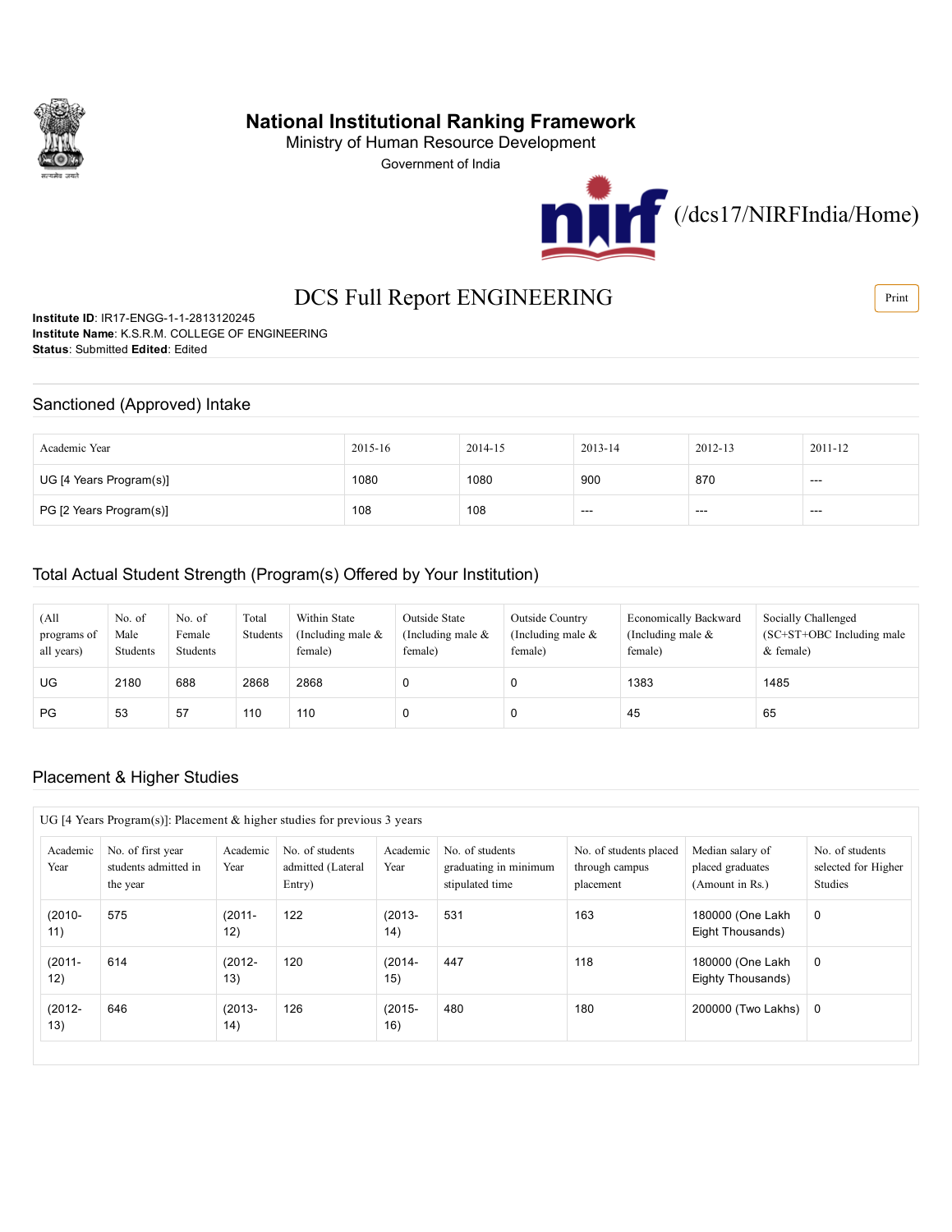| PG [2 Years Program(s)]: Placement $\&$ higher studies for previous 3 years |                                                    |                        |                                                          |                                                    |                                                      |                                                |  |  |  |  |
|-----------------------------------------------------------------------------|----------------------------------------------------|------------------------|----------------------------------------------------------|----------------------------------------------------|------------------------------------------------------|------------------------------------------------|--|--|--|--|
| Academic<br>Year                                                            | No. of first year students<br>admitted in the year | Academic<br>Year       | No. of students graduating in<br>minimum stipulated time | No. of students placed<br>through campus placement | Median salary of placed<br>graduates (Amount in Rs.) | No. of students selected<br>for Higher Studies |  |  |  |  |
| $(2012 -$<br>13)                                                            | 78                                                 | $(2013 -$<br>14)       | 58                                                       | 0                                                  | 0(Zero)                                              | 0                                              |  |  |  |  |
| $(2013 -$<br>14)                                                            | 75                                                 | $(2014 -$<br>15)       | 67                                                       | 0                                                  | 0(Zero)                                              | 0                                              |  |  |  |  |
| $(2014 -$<br>15)                                                            | 62                                                 | 60<br>$(2015 -$<br>16) |                                                          | 0(Zero)<br>0                                       |                                                      | 0                                              |  |  |  |  |

### Entrepreneurship

No. of sustained spin-off companies set up over the previous 5 years (2011-2016)(Companies started by the Students/Alumni/Faculty in the institutions business  $incubators$ :  $\boxed{1}$ 

### Top University Admission Data

| No. of graduating students from your institution who were admitted into Top University/Institution to pursue higher studies in the year 2015-16:   0 |
|------------------------------------------------------------------------------------------------------------------------------------------------------|
| No. of PG students admitted into your institutions from Top Institution in the year 2015-16: $\begin{bmatrix} 0 \end{bmatrix}$                       |
| No. of Ph.D students admitted into your institutions from Top Institution in the year 2015-16: $\begin{bmatrix} 0 \end{bmatrix}$                     |
| Total No.of PG & Ph.D students admitted: $\begin{bmatrix} 0 \end{bmatrix}$                                                                           |

#### Ph.D Student Details

| No. of Ph.D students graduated (including Integrated Ph.D) |         |         |  |  |  |  |  |
|------------------------------------------------------------|---------|---------|--|--|--|--|--|
| 2015-16                                                    | 2014-15 | 2013-14 |  |  |  |  |  |
|                                                            | υ       |         |  |  |  |  |  |
|                                                            |         |         |  |  |  |  |  |

## Faculty Details

|           | #              | Name                 | Age | Designation         | Gender | Qualification | Experience (In Months) |
|-----------|----------------|----------------------|-----|---------------------|--------|---------------|------------------------|
| O         |                | A Jawahar Babu       | 50  | Associate Professor | Male   | Ph.D          | 126                    |
| $\bullet$ | $\overline{2}$ | A Kishore Ajay Kumar | 33  | Assistant Professor | Male   | M.Tech        | 34                     |
| O         | 3              | <b>B</b> Gouri       | 31  | Assistant Professor | Female | M.Tech        | 126                    |
| O         | 4              | B Leela Padmavathi   | 33  | Assistant Professor | Female | M.Tech        | 126                    |
| O         | 5              | B Peda Narayana      | 34  | Assistant Professor | Male   | M.Tech        | 120                    |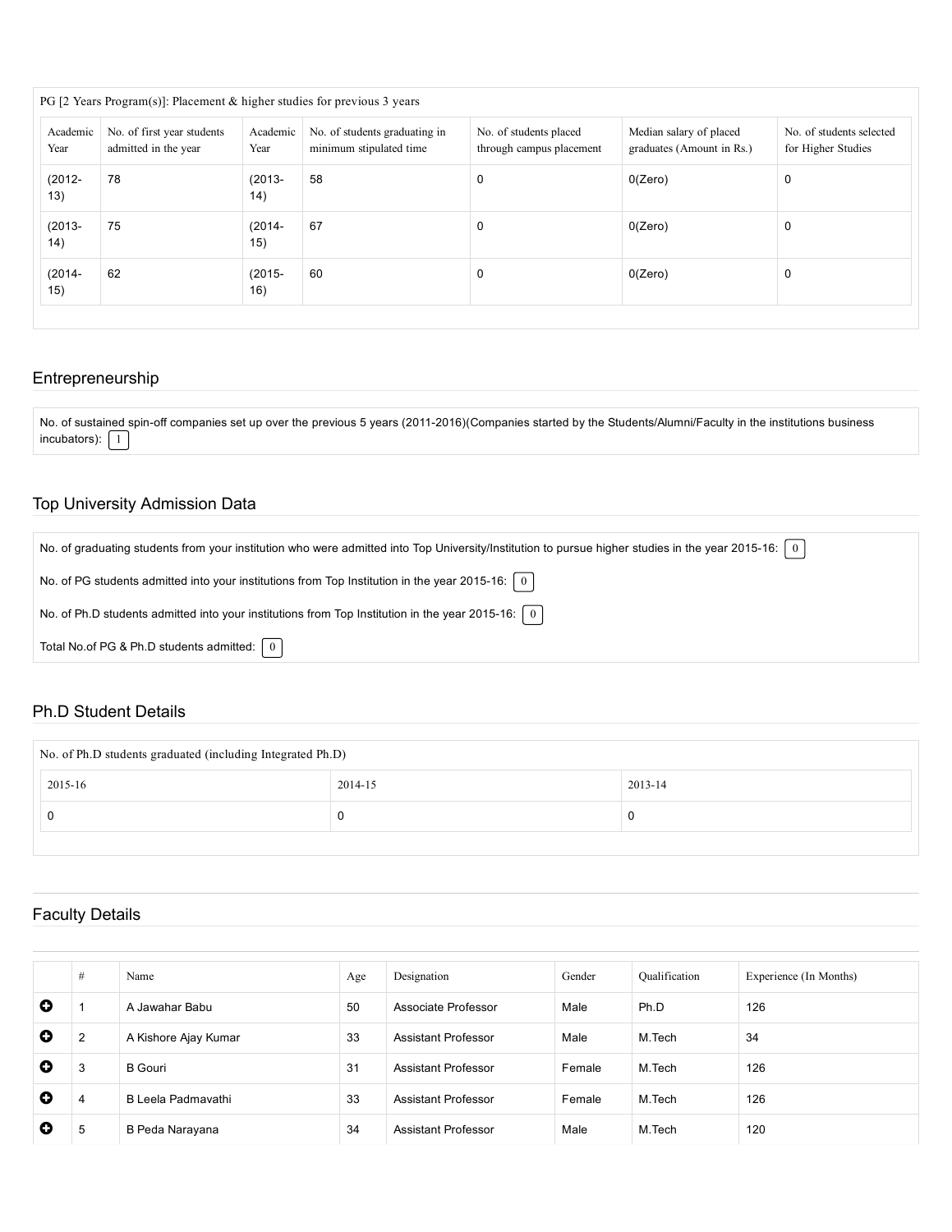|           | $\#$           | Name                        | Age | Designation                | Gender | Qualification | Experience (In Months) |
|-----------|----------------|-----------------------------|-----|----------------------------|--------|---------------|------------------------|
| $\bullet$ | 6              | B Subba Rayudu              | 27  | Assistant Professor        | Male   | M.Tech        | 34                     |
| $\bullet$ | $\overline{7}$ | <b>B</b> Subbarayudu        | 28  | <b>Assistant Professor</b> | Male   | M.Tech        | 75                     |
| $\bullet$ | 8              | C Nagaraja                  | 47  | Assistant Professor        | Male   | M.Tech        | 205                    |
| $\bullet$ | 9              | D Ravikanth                 | 45  | Associate Professor        | Male   | Ph.D          | 226                    |
| 0         | 10             | G Nagendra Babu             | 33  | Assistant Professor        | Male   | M.Tech        | 124                    |
| $\bullet$ | 11             | K Rajagopal                 | 56  | Professor                  | Male   | Ph.D          | 396                    |
| $\bullet$ | 12             | K Sreenivasa Rao            | 38  | Associate Professor        | Male   | M.Tech        | 150                    |
| $\bullet$ | 13             | K Suresh Kumar              | 47  | Associate Professor        | Male   | M.Tech        | 257                    |
| $\bullet$ | 14             | K Venkata Subbaiah          | 43  | Associate Professor        | Male   | M.Tech        | 209                    |
| $\bullet$ | 15             | Kavitha Jackleen            | 39  | <b>Assistant Professor</b> | Female | M.Tech        | 75                     |
| $\bullet$ | 16             | M Mohan Reddy               | 38  | <b>Assistant Professor</b> | Male   | M.Tech        | 183                    |
| O         | 17             | M Sreenivasulu              | 48  | Professor                  | Male   | Ph.D          | 290                    |
| $\bullet$ | 18             | M Purushothama Reddy        | 29  | Assistant Professor        | Male   | M.Tech        | 52                     |
| $\bullet$ | 19             | M V Varalakshmi             | 35  | <b>Assistant Professor</b> | Female | M.Tech        | 96                     |
| $\bullet$ | 20             | P Sreenivas                 | 39  | <b>Assistant Professor</b> | Male   | M.Tech        | 150                    |
| 0         | 21             | R Ramakrishna Reddy         | 50  | Associate Professor        | Male   | M.Tech        | 240                    |
| $\bullet$ | 22             | S Manasa Madhuri            | 29  | Assistant Professor        | Female | M.Tech        | 99                     |
| $\bullet$ | 23             | S Ramamohan Reddy           | 27  | <b>Assistant Professor</b> | Male   | M.Tech        | 64                     |
| $\bullet$ | 24             | S Vijaya Kumar              | 48  | Assistant Professor        | Male   | M.Tech        | 126                    |
| 0         | 25             | T V V S N Murthy            | 56  | Associate Professor        | Male   | M.Tech        | 388                    |
| O         | 26             | V Lokeswara Reddy           | 42  | Associate Professor        | Male   | Ph.D          | 180                    |
| O         | 27             | V S Srinivasa Murthy        | 51  | Professor                  | Male   | Ph.D          | 318                    |
| $\bullet$ | 28             | A Anand Rao                 | 41  | Assistant Professor        | Male   | M.A           | 106                    |
| $\bullet$ | 29             | A Aparna                    | 32  | Assistant Professor        | Female | M.Tech        | 75                     |
| $\bullet$ | 30             | A Hari Krishna              | 32  | Assistant Professor        | Male   | M.Tech        | 114                    |
| $\bullet$ | 31             | A Haritha                   | 33  | Assistant Professor        | Female | M.Tech        | 120                    |
| $\bullet$ | 32             | A Hima Bindu                | 28  | Assistant Professor        | Female | M.Tech        | 54                     |
| $\bullet$ | 33             | A Sreekanth Reddy           | 30  | Assistant Professor        | Male   | M.Tech        | 75                     |
| $\bullet$ | 34             | A Valli Basha               | 36  | Assistant Professor        | Male   | M.Tech        | 161                    |
| $\bullet$ | 35             | A Mohan                     | 54  | Professor                  | Male   | M.Tech        | 366                    |
| $\bullet$ | 36             | <b>B Dilip Chakravarthi</b> | 32  | Assistant Professor        | Male   | M.Tech        | 76                     |
| $\bullet$ | 37             | <b>B</b> Jyothsna           | 26  | Assistant Professor        | Female | M.Tech        | 66                     |
| $\bullet$ | 38             | B Manorama Devi             | 33  | Assistant Professor        | Female | M.Tech        | 136                    |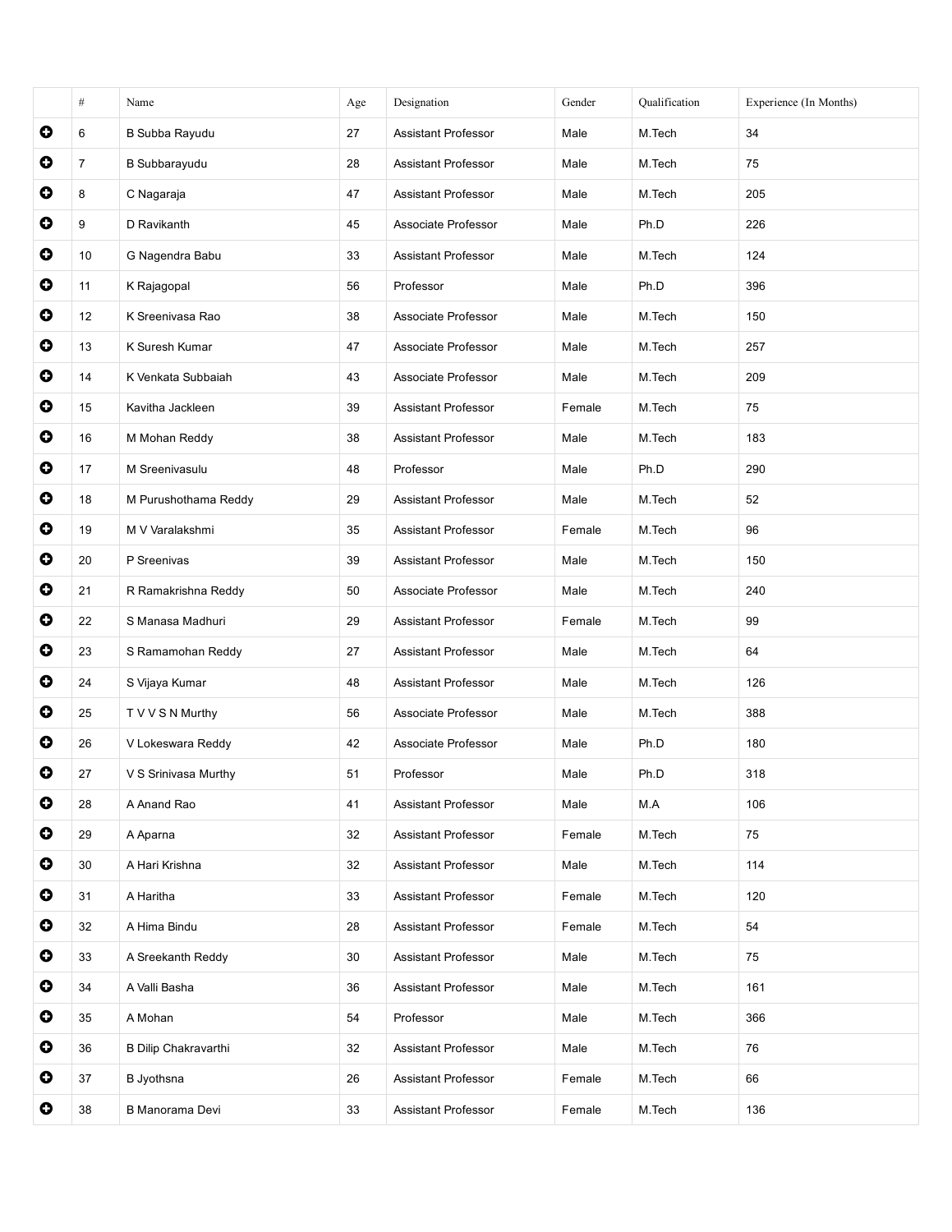|           | $\#$ | Name                         | Age | Designation                | Gender | Qualification | Experience (In Months) |
|-----------|------|------------------------------|-----|----------------------------|--------|---------------|------------------------|
| $\bullet$ | 39   | <b>B</b> Mythili Devi        | 39  | Assistant Professor        | Female | M.Tech        | 72                     |
| $\bullet$ | 40   | <b>B Ramabhupal Reddy</b>    | 54  | Associate Professor        | Male   | Ph.D          | 324                    |
| $\bullet$ | 41   | <b>B</b> Sagarika            | 25  | Assistant Professor        | Female | M.Tech        | 51                     |
| $\bullet$ | 42   | <b>B Sandeep Kumar Reddy</b> | 30  | Assistant Professor        | Male   | M.Tech        | 19                     |
| $\bullet$ | 43   | <b>B</b> Srihari             | 42  | <b>Assistant Professor</b> | Male   | M.Tech        | 101                    |
| $\bullet$ | 44   | <b>B</b> Swetha              | 28  | <b>Assistant Professor</b> | Female | M.Tech        | 54                     |
| $\bullet$ | 45   | B Vahidarahiman Banu         | 29  | <b>Assistant Professor</b> | Female | M.Sc.         | 64                     |
| $\bullet$ | 46   | <b>B</b> Veerasankar         | 32  | <b>Assistant Professor</b> | Male   | M.Sc.         | 98                     |
| $\bullet$ | 47   | B Venkata Nagajyothi         | 30  | <b>Assistant Professor</b> | Female | M.Tech        | 52                     |
| $\bullet$ | 48   | <b>B</b> Vineela             | 35  | <b>Assistant Professor</b> | Female | M.Tech        | 132                    |
| $\bullet$ | 49   | <b>B D Raveendra Babu</b>    | 28  | <b>Assistant Professor</b> | Male   | M.Tech        | 35                     |
| $\bullet$ | 50   | <b>B Dilip Kumar</b>         | 29  | <b>Assistant Professor</b> | Male   | M.Tech        | 34                     |
| $\bullet$ | 51   | <b>B</b> Moulichandra        | 33  | <b>Assistant Professor</b> | Male   | Ph.D          | 124                    |
| $\bullet$ | 52   | <b>BT</b> Prasad             | 59  | <b>Assistant Professor</b> | Male   | M.Tech        | 318                    |
| $\bullet$ | 53   | B Veera Mounika              | 25  | <b>Assistant Professor</b> | Female | M.Tech        | 3                      |
| $\bullet$ | 54   | C Aruna Bala                 | 43  | Assistant Professor        | Female | M.Tech        | 235                    |
| $\bullet$ | 55   | C Kiran Kumar                | 30  | <b>Assistant Professor</b> | Male   | M.Tech        | 66                     |
| $\bullet$ | 56   | C Blessy                     | 24  | Assistant Professor        | Female | M.Tech        | 3                      |
| $\bullet$ | 57   | C G Revathi                  | 28  | Assistant Professor        | Female | M.Tech        | 66                     |
| $\bullet$ | 58   | C N Arpitha                  | 45  | Associate Professor        | Female | M.Tech        | 245                    |
| $\bullet$ | 59   | C Praveena                   | 29  | Assistant Professor        | Female | M.Tech        | 62                     |
| O         | 60   | D Madhusudhan                | 27  | <b>Assistant Professor</b> | Male   | M.Tech        | 48                     |
| $\bullet$ | 61   | D Merwin Rajesh              | 26  | Assistant Professor        | Male   | M.Tech        | 38                     |
| $\bullet$ | 62   | D Muneendra                  | 30  | Assistant Professor        | Male   | M.Tech        | 58                     |
| $\bullet$ | 63   | D Sreenivasulu Reddy         | 35  | <b>Assistant Professor</b> | Male   | M.Tech        | 125                    |
| $\bullet$ | 64   | G Ameerjan                   | 28  | Assistant Professor        | Female | M.Tech        | 64                     |
| $\bullet$ | 65   | G Anusha                     | 32  | Assistant Professor        | Female | M.Tech        | 66                     |
| $\bullet$ | 66   | G Hussain Basha              | 28  | Assistant Professor        | Male   | M.Tech        | 16                     |
| $\bullet$ | 67   | G Madhu Maraiah              | 26  | Assistant Professor        | Male   | M.Tech        | 42                     |
| $\bullet$ | 68   | G Radha                      | 37  | Assistant Professor        | Female | M.Sc.         | 146                    |
| $\bullet$ | 69   | G Rajendran                  | 64  | Professor                  | Male   | Ph.D          | 396                    |
| $\bullet$ | 70   | G S Sreedhar                 | 43  | Professor                  | Male   | Ph.D          | 202                    |
| $\bullet$ | 71   | G Sailaja                    | 29  | Assistant Professor        | Female | M.Tech        | 38                     |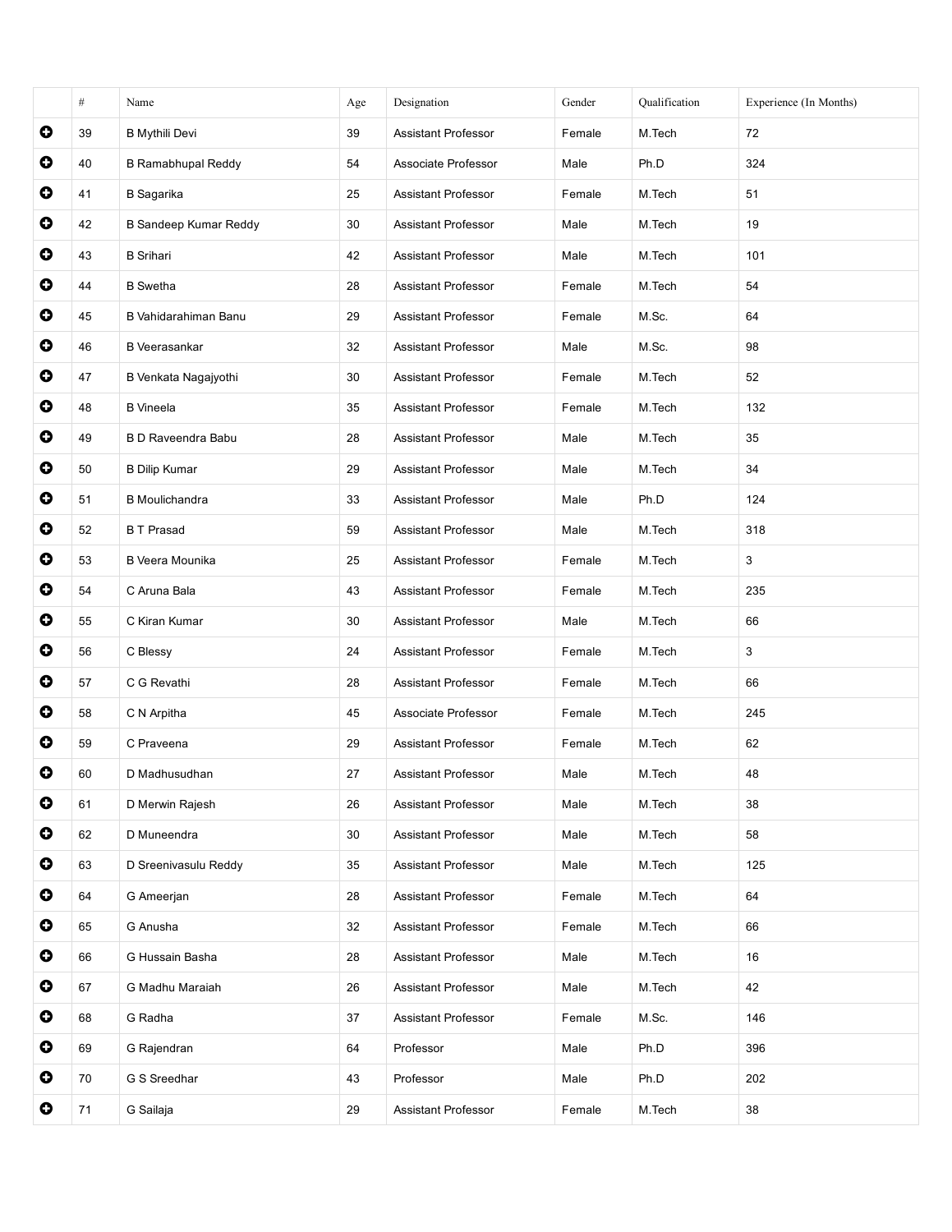|           | $\#$ | Name                   | Age | Designation                | Gender | Qualification | Experience (In Months) |
|-----------|------|------------------------|-----|----------------------------|--------|---------------|------------------------|
| $\bullet$ | 72   | G Sanjeeva Rayudu      | 32  | Assistant Professor        | Male   | M.Tech        | 101                    |
| $\bullet$ | 73   | G Siva Kumar Reddy     | 26  | <b>Assistant Professor</b> | Male   | M.Tech        | 26                     |
| $\bullet$ | 74   | G Sreedhar             | 38  | <b>Assistant Professor</b> | Male   | M. Phil       | 135                    |
| $\bullet$ | 75   | G Suneel Kumar         | 32  | <b>Assistant Professor</b> | Male   | M.Tech        | 113                    |
| $\bullet$ | 76   | G B R Hima Bindu       | 29  | Assistant Professor        | Female | M.Tech        | 23                     |
| $\bullet$ | 77   | G Hemalatha            | 40  | Associate Professor        | Female | Ph.D          | 221                    |
| $\bullet$ | 78   | G Sreenivasa Reddy     | 47  | Professor                  | Male   | Ph.D          | 126                    |
| $\bullet$ | 79   | I Sreevani             | 43  | Assistant Professor        | Female | Ph.D          | 194                    |
| 0         | 80   | J Balaji               | 40  | <b>Assistant Professor</b> | Male   | M.Tech        | 16                     |
| $\bullet$ | 81   | J Kishore              | 30  | <b>Assistant Professor</b> | Male   | M.Tech        | 88                     |
| $\bullet$ | 82   | J Kishore Babu         | 25  | <b>Assistant Professor</b> | Male   | M.Tech        | 16                     |
| O         | 83   | J Manohar              | 25  | <b>Assistant Professor</b> | Male   | M.Tech        | 16                     |
| $\bullet$ | 84   | J Silpa                | 36  | Assistant Professor        | Female | M.Tech        | 45                     |
| $\bullet$ | 85   | J Sreenivasa Reddy     | 32  | <b>Assistant Professor</b> | Male   | M.Tech        | 66                     |
| $\bullet$ | 86   | J Suresh Babu          | 31  | <b>Assistant Professor</b> | Male   | M.Tech        | 125                    |
| O         | 87   | James Bhaskar          | 47  | <b>Assistant Professor</b> | Male   | M.Tech        | 233                    |
| $\bullet$ | 88   | K Bharathi             | 30  | Assistant Professor        | Female | M.Sc.         | 24                     |
| $\bullet$ | 89   | K Divya Lakshmi        | 26  | <b>Assistant Professor</b> | Female | M.Tech        | 18                     |
| $\bullet$ | 90   | K Eswara Reddy         | 38  | <b>Assistant Professor</b> | Male   | M. Phil       | 51                     |
| 0         | 91   | K Geethavani           | 29  | Assistant Professor        | Female | M.Tech        | 87                     |
| $\bullet$ | 92   | K Giridhar             | 27  | Assistant Professor        | Male   | M.Tech        | 42                     |
| O         | 93   | K Gopinath             | 40  | Associate Professor        | Male   | M.Tech        | 150                    |
| $\bullet$ | 94   | K Jyothsna             | 24  | Assistant Professor        | Female | M.Tech        | 15                     |
| 0         | 95   | K Khasimpeera          | 32  | Assistant Professor        | Male   | M.COM         | 48                     |
| $\bullet$ | 96   | K MD Jabiullah         | 29  | Assistant Professor        | Male   | M.Tech        | 18                     |
| $\bullet$ | 97   | K Niveditha            | 26  | Assistant Professor        | Female | M.Tech        | 64                     |
| $\bullet$ | 98   | K Pavan Kumar          | 32  | Assistant Professor        | Male   | M.Tech        | 120                    |
| $\bullet$ | 99   | K Pratibha             | 25  | Assistant Professor        | Female | M.Tech        | 26                     |
| $\bullet$ | 100  | K Ramesh Rao           | 43  | Assistant Professor        | Male   | M.A           | 87                     |
| $\bullet$ | 101  | K Shobha Rani          | 28  | Assistant Professor        | Female | M.Tech        | 38                     |
| $\bullet$ | 102  | K Sudershn Kumar       | 48  | Assistant Professor        | Male   | M.Tech        | 18                     |
| $\bullet$ | 103  | K Sujitha              | 28  | Assistant Professor        | Female | M.Tech        | 44                     |
| $\bullet$ | 104  | K Vijaya Bhaskar Reddy | 42  | Assistant Professor        | Male   | M.A           | 51                     |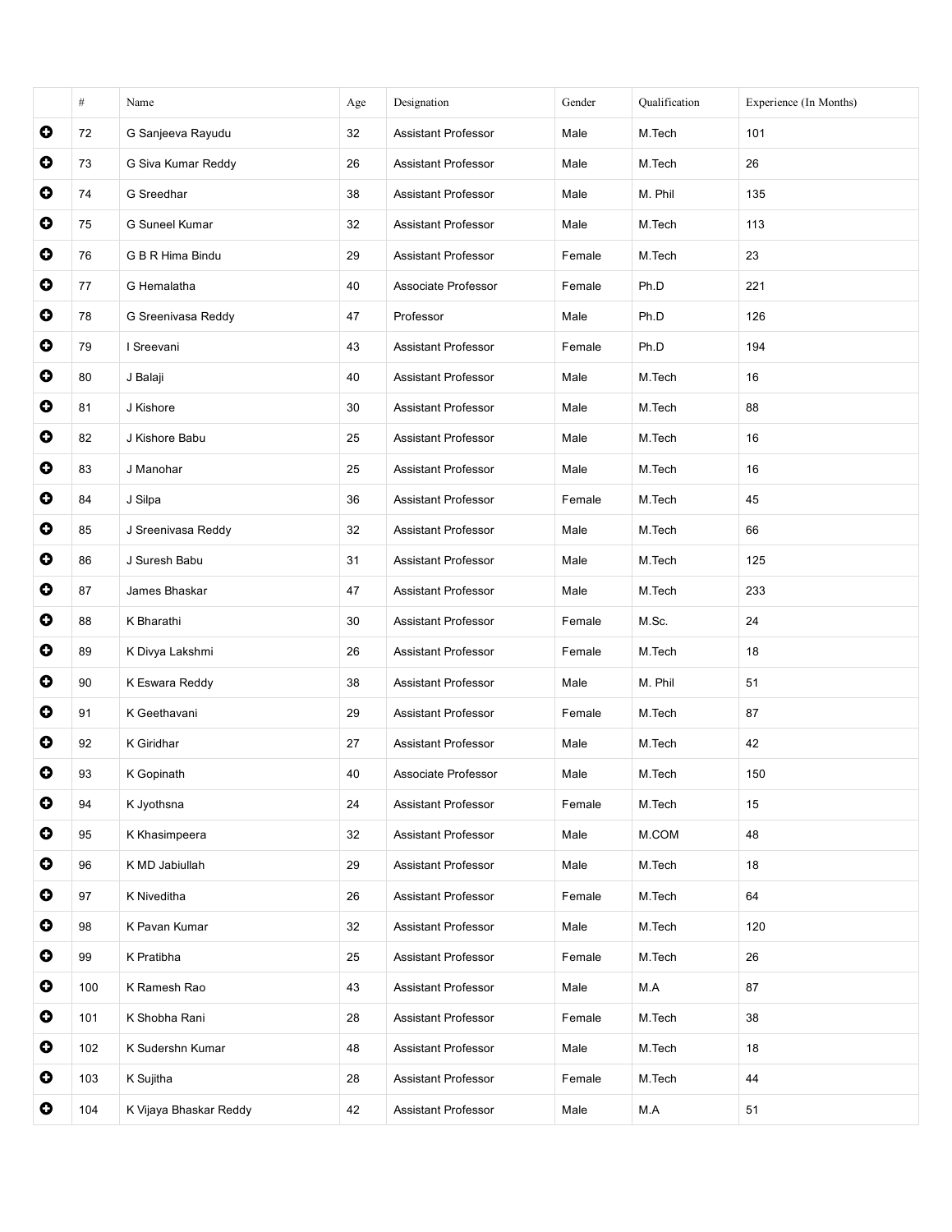|           | $\#$ | Name                 | Age | Designation                | Gender | Oualification | Experience (In Months) |
|-----------|------|----------------------|-----|----------------------------|--------|---------------|------------------------|
| $\bullet$ | 105  | K Vinayaka Raja      | 38  | Assistant Professor        | Male   | M.Tech        | 150                    |
| $\bullet$ | 106  | K Amaresh            | 44  | Associate Professor        | Male   | Ph.D          | 177                    |
| $\bullet$ | 107  | K B Pullamma         | 33  | <b>Assistant Professor</b> | Female | M.Tech        | 34                     |
| $\bullet$ | 108  | K J Pillai           | 61  | Professor                  | Male   | Ph.D          | 309                    |
| $\bullet$ | 109  | K Kalyan Kumar       | 33  | Assistant Professor        | Male   | M.Tech        | 140                    |
| $\bullet$ | 110  | K Raja Sekhar        | 53  | Professor                  | Male   | Ph.D          | 333                    |
| $\bullet$ | 111  | K Rama Mohan Reddy   | 44  | Associate Professor        | Male   | M.Tech        | 206                    |
| $\bullet$ | 112  | K S N Reddy          | 60  | Professor                  | Male   | M.Tech        | 413                    |
| 0         | 113  | K Sudhakar Reddy     | 40  | <b>Assistant Professor</b> | Male   | M.Tech        | 62                     |
| $\bullet$ | 114  | K Vaishali           | 32  | <b>Assistant Professor</b> | Female | M.Tech        | 57                     |
| $\bullet$ | 115  | L Titus              | 31  | <b>Assistant Professor</b> | Male   | M.Tech        | 29                     |
| O         | 116  | L Maruthi            | 30  | <b>Assistant Professor</b> | Female | M.Tech        | 94                     |
| $\bullet$ | 117  | L Venkata Siva Reddy | 29  | Assistant Professor        | Male   | M.Tech        | 86                     |
| $\bullet$ | 118  | M Arun Jyothi        | 27  | <b>Assistant Professor</b> | Female | M.Tech        | 52                     |
| $\bullet$ | 119  | M Chinna Sanjeevaiah | 34  | <b>Assistant Professor</b> | Male   | M.COM         | 66                     |
| $\bullet$ | 120  | M Ganga Devi         | 29  | <b>Assistant Professor</b> | Female | M.Tech        | 38                     |
| $\bullet$ | 121  | M Jyotheeswari       | 26  | Assistant Professor        | Female | M.Tech        | 15                     |
| $\bullet$ | 122  | M Lakshmi Narayana   | 32  | <b>Assistant Professor</b> | Male   | M.Tech        | 54                     |
| $\bullet$ | 123  | M Mary Jasmine       | 27  | <b>Assistant Professor</b> | Female | M.Sc.         | 38                     |
| 0         | 124  | M Prabhakar          | 42  | Assistant Professor        | Male   | M.Tech        | 178                    |
| $\bullet$ | 125  | M Ramamurthy Naik    | 35  | Assistant Professor        | Male   | M.Tech        | 114                    |
| O         | 126  | M Ravisankar Reddy   | 34  | <b>Assistant Professor</b> | Male   | M.Tech        | 38                     |
| $\bullet$ | 127  | M Swetha             | 29  | Assistant Professor        | Female | Ph.D          | 27                     |
| 0         | 128  | M Bhaskar Reddy      | 42  | Associate Professor        | Male   | M.Tech        | 209                    |
| $\bullet$ | 129  | M D V Satya Swaroop  | 25  | Assistant Professor        | Male   | M.Tech        | 18                     |
| $\bullet$ | 130  | M Mohan              | 32  | Assistant Professor        | Male   | M.Tech        | 69                     |
| $\bullet$ | 131  | M Sugunatha Reddy    | 59  | Associate Professor        | Male   | Ph.D          | 377                    |
| $\bullet$ | 132  | M V Rathnamma        | 31  | Assistant Professor        | Female | M.Tech        | 35                     |
| $\bullet$ | 133  | M Venkata Narayana   | 39  | Professor                  | Male   | Ph.D          | 185                    |
| $\bullet$ | 134  | M Vijaya Lakshmi     | 23  | Assistant Professor        | Female | <b>MBA</b>    | 3                      |
| $\bullet$ | 135  | Md Mahaboob Pasha    | 35  | Assistant Professor        | Male   | M.Tech        | 120                    |
| $\bullet$ | 136  | N Nagendra Prasad    | 31  | Assistant Professor        | Male   | M.Tech        | 101                    |
| $\bullet$ | 137  | N Prathap Kumar      | 34  | Assistant Professor        | Male   | M.Tech        | 93                     |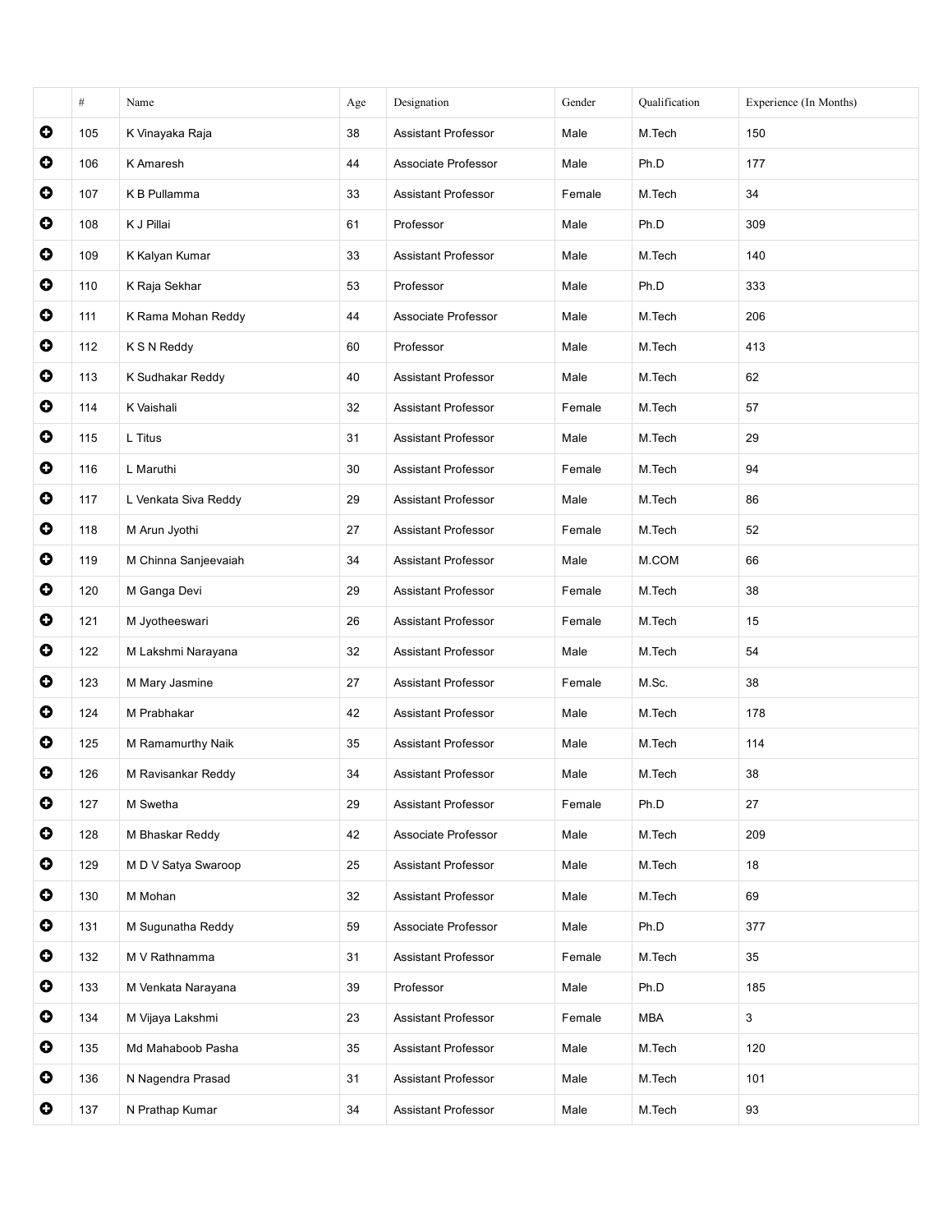|           | $\#$ | Name                     | Age | Designation                | Gender | Qualification | Experience (In Months) |
|-----------|------|--------------------------|-----|----------------------------|--------|---------------|------------------------|
| $\bullet$ | 138  | N Radha Krishna          | 39  | <b>Assistant Professor</b> | Male   | M.Tech        | 42                     |
| $\bullet$ | 139  | N Raghunatha Reddy       | 46  | Assistant Professor        | Male   | M.A           | 27                     |
| $\bullet$ | 140  | N Sharief                | 30  | <b>Assistant Professor</b> | Male   | M.Tech        | 18                     |
| $\bullet$ | 141  | N Sreekanth              | 34  | Associate Professor        | Male   | Ph.D          | 126                    |
| $\bullet$ | 142  | N Sulochana              | 33  | Assistant Professor        | Female | Ph.D          | 27                     |
| $\bullet$ | 143  | N Suresh Babu            | 32  | Assistant Professor        | Male   | M.Tech        | 54                     |
| $\bullet$ | 144  | N Amaranatha Reddy       | 34  | <b>Assistant Professor</b> | Male   | M.Tech        | 101                    |
| $\bullet$ | 145  | N J Pramod Dhinakar      | 30  | Assistant Professor        | Male   | M.Tech        | 3                      |
| 0         | 146  | N V S Pradeep            | 26  | Assistant Professor        | Male   | M.Tech        | 26                     |
| $\bullet$ | 147  | O Sulochana              | 27  | <b>Assistant Professor</b> | Female | M.Tech        | 66                     |
| $\bullet$ | 148  | P Deepika                | 27  | <b>Assistant Professor</b> | Female | M.Tech        | 51                     |
| O         | 149  | P Harish                 | 26  | <b>Assistant Professor</b> | Male   | M.Tech        | 28                     |
| $\bullet$ | 150  | P John Paul              | 28  | Assistant Professor        | Male   | M.Tech        | 51                     |
| $\bullet$ | 151  | P Kiran Kumar Reddy      | 30  | <b>Assistant Professor</b> | Male   | M.Tech        | 88                     |
| $\bullet$ | 152  | P Krishnateja Yadav      | 27  | <b>Assistant Professor</b> | Male   | M.Tech        | 17                     |
| $\bullet$ | 153  | P Lalitha                | 34  | <b>Assistant Professor</b> | Female | M.Tech        | 138                    |
| $\bullet$ | 154  | P Meghana Santoshi       | 29  | Assistant Professor        | Female | M.Tech        | 75                     |
| $\bullet$ | 155  | P Rajendra Kumar         | 33  | <b>Assistant Professor</b> | Male   | M.Tech        | 114                    |
| $\bullet$ | 156  | P Srinivasa Reddy        | 29  | <b>Assistant Professor</b> | Male   | M.Tech        | 51                     |
| 0         | 157  | P Suresh Praveen Kumar   | 36  | Assistant Professor        | Male   | M.Tech        | 93                     |
| $\bullet$ | 158  | P Venkata Ravi Kiran     | 30  | Assistant Professor        | Male   | M.Tech        | 72                     |
| O         | 159  | P Bhargavi               | 28  | <b>Assistant Professor</b> | Female | M.Tech        | 3                      |
| $\bullet$ | 160  | P Durga Prasad           | 35  | Assistant Professor        | Male   | M.Tech        | 108                    |
| $\bullet$ | 161  | P Gopal                  | 30  | <b>Assistant Professor</b> | Male   | M.Tech        | 34                     |
| $\bullet$ | 162  | P K Chaitanyakanth Reddy | 35  | Assistant Professor        | Male   | M.Tech        | 42                     |
| $\bullet$ | 163  | P Kishore Kumar Reddy    | 32  | Assistant Professor        | Male   | M.Tech        | 110                    |
| $\bullet$ | 164  | P Madhusudhan Reddy      | 26  | Assistant Professor        | Male   | M.Tech        | 36                     |
| $\bullet$ | 165  | P Meramma                | 27  | Assistant Professor        | Female | M.Tech        | 3                      |
| $\bullet$ | 166  | P Ramya                  | 27  | Assistant Professor        | Female | M.Tech        | 66                     |
| $\bullet$ | 167  | P Sudha                  | 31  | Assistant Professor        | Female | M.Tech        | 106                    |
| $\bullet$ | 168  | P V Madhusudhana         | 40  | Assistant Professor        | Male   | M.Tech        | 52                     |
| $\bullet$ | 169  | P V S Murali Krishna     | 57  | Professor                  | Male   | M.Tech        | 221                    |
| $\bullet$ | 170  | P Venugopal Reddy        | 35  | Assistant Professor        | Male   | M.Tech        | 137                    |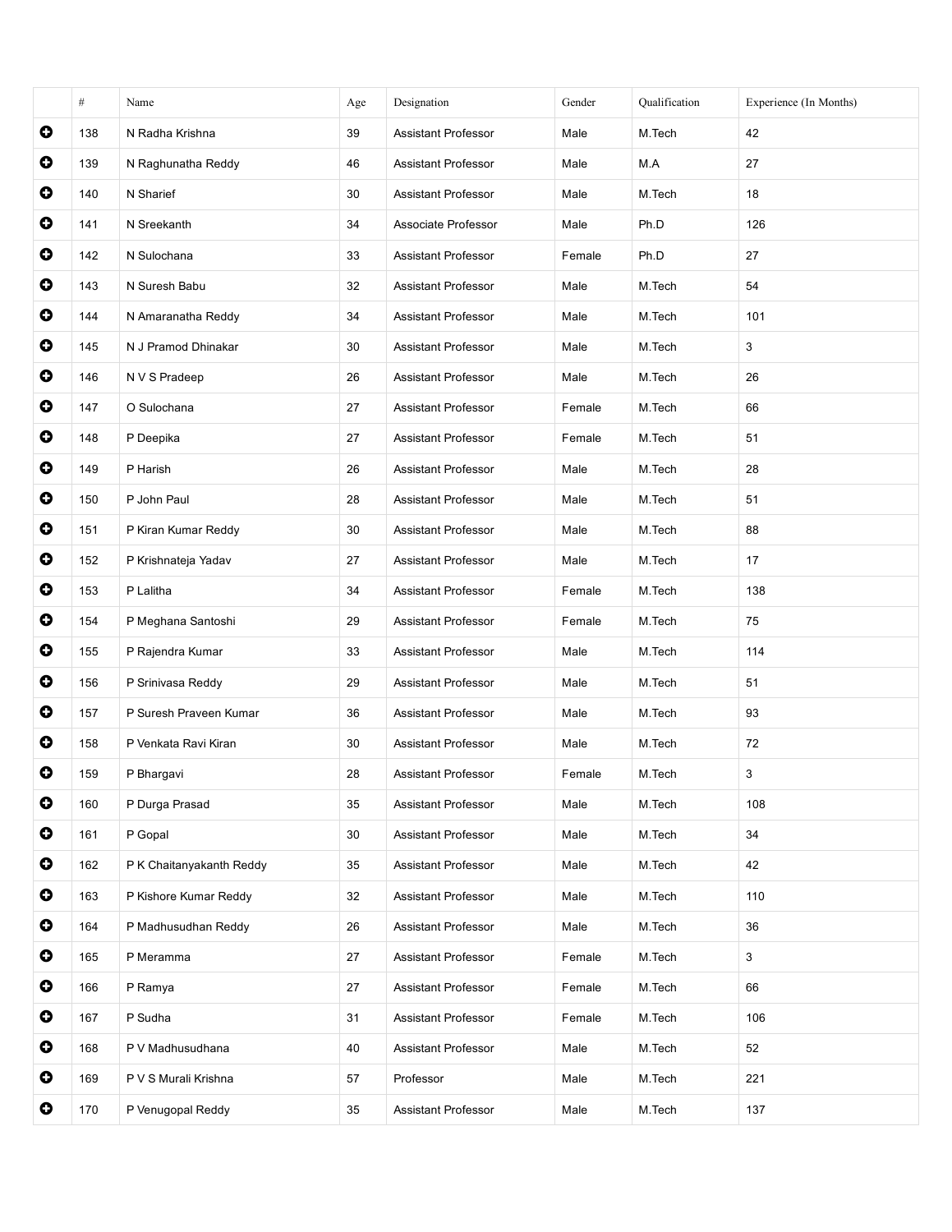|           | $\#$ | Name                  | Age | Designation                | Gender | Qualification | Experience (In Months) |
|-----------|------|-----------------------|-----|----------------------------|--------|---------------|------------------------|
| $\bullet$ | 171  | R Ramagangi Reddy     | 31  | Assistant Professor        | Male   | M.Tech        | 29                     |
| $\bullet$ | 172  | R Rushula Devi        | 43  | Assistant Professor        | Female | Ph.D          | 42                     |
| $\bullet$ | 173  | R Sravani             | 28  | <b>Assistant Professor</b> | Female | M.Tech        | 77                     |
| $\bullet$ | 174  | R V Satish            | 27  | <b>Assistant Professor</b> | Male   | M.Tech        | 34                     |
| $\bullet$ | 175  | R V Sri Hari          | 34  | Associate Professor        | Male   | M.Tech        | 138                    |
| $\bullet$ | 176  | S Ejas Mohammed       | 32  | Assistant Professor        | Male   | M.Tech        | 52                     |
| $\bullet$ | 177  | S Gururaja            | 34  | <b>Assistant Professor</b> | Male   | M.Tech        | 137                    |
| $\bullet$ | 178  | S Jabeen              | 26  | Assistant Professor        | Female | M.Tech        | 18                     |
| 0         | 179  | S Khaja Khizar        | 38  | <b>Assistant Professor</b> | Male   | M.Tech        | 102                    |
| $\bullet$ | 180  | S Khajapeer Saheb     | 50  | Professor                  | Male   | Ph.D          | 28                     |
| $\bullet$ | 181  | S Mahaboob Khan       | 29  | <b>Assistant Professor</b> | Male   | M.Tech        | 54                     |
| O         | 182  | S Mallikarjuna Reddy  | 44  | Assistant Professor        | Male   | M.Tech        | 17                     |
| $\bullet$ | 183  | S Naga Sudhakar Reddy | 31  | Assistant Professor        | Male   | M.Tech        | 72                     |
| $\bullet$ | 184  | S Prakash Reddy       | 43  | <b>Assistant Professor</b> | Male   | M. Phil       | 107                    |
| $\bullet$ | 185  | S Pravallika          | 25  | <b>Assistant Professor</b> | Female | M.Tech        | 18                     |
| $\bullet$ | 186  | S Radha Krishna       | 44  | <b>Assistant Professor</b> | Male   | M.Tech        | 185                    |
| $\bullet$ | 187  | S Radhamma            | 29  | Assistant Professor        | Female | M.Tech        | 63                     |
| $\bullet$ | 188  | S Sharmila Banu       | 32  | <b>Assistant Professor</b> | Female | M.Tech        | 99                     |
| $\bullet$ | 189  | S Uma Maheswari       | 29  | <b>Assistant Professor</b> | Female | M.Tech        | 64                     |
| 0         | 190  | S Zahiruddin          | 49  | Assistant Professor        | Male   | M.Tech        | 138                    |
| $\bullet$ | 191  | S Suresh              | 30  | Assistant Professor        | Male   | M.Tech        | 60                     |
| O         | 192  | Saleha Tabassum       | 33  | <b>Assistant Professor</b> | Female | M.Tech        | 120                    |
| $\bullet$ | 193  | Shaik Riyaz Banu      | 31  | Assistant Professor        | Female | M.Tech        | 124                    |
| 0         | 194  | Suren Sudarsi         | 26  | <b>Assistant Professor</b> | Male   | M.Tech        | 26                     |
| $\bullet$ | 195  | T Ashok               | 27  | Assistant Professor        | Male   | M.Tech        | 36                     |
| $\bullet$ | 196  | T Lakshmi Bhavani     | 25  | Assistant Professor        | Female | M.Tech        | 18                     |
| $\bullet$ | 197  | T Venkata Chalapathi  | 35  | Assistant Professor        | Male   | M.Tech        | 3                      |
| $\bullet$ | 198  | T Kiran Kumar         | 45  | Associate Professor        | Male   | Ph.D          | 162                    |
| $\bullet$ | 199  | T Kishore Kumar       | 31  | Assistant Professor        | Male   | M.Tech        | 101                    |
| $\bullet$ | 200  | U Pradeep Kumar       | 29  | Assistant Professor        | Male   | M.Tech        | 99                     |
| $\bullet$ | 201  | V Adinarayana Reddy   | 43  | Associate Professor        | Male   | M.Tech        | 14                     |
| $\bullet$ | 202  | V Chandra Sekhar      | 35  | Assistant Professor        | Male   | M.Tech        | 120                    |
| $\bullet$ | 203  | V Madhusudhan         | 56  | Professor                  | Male   | Ph.D          | 52                     |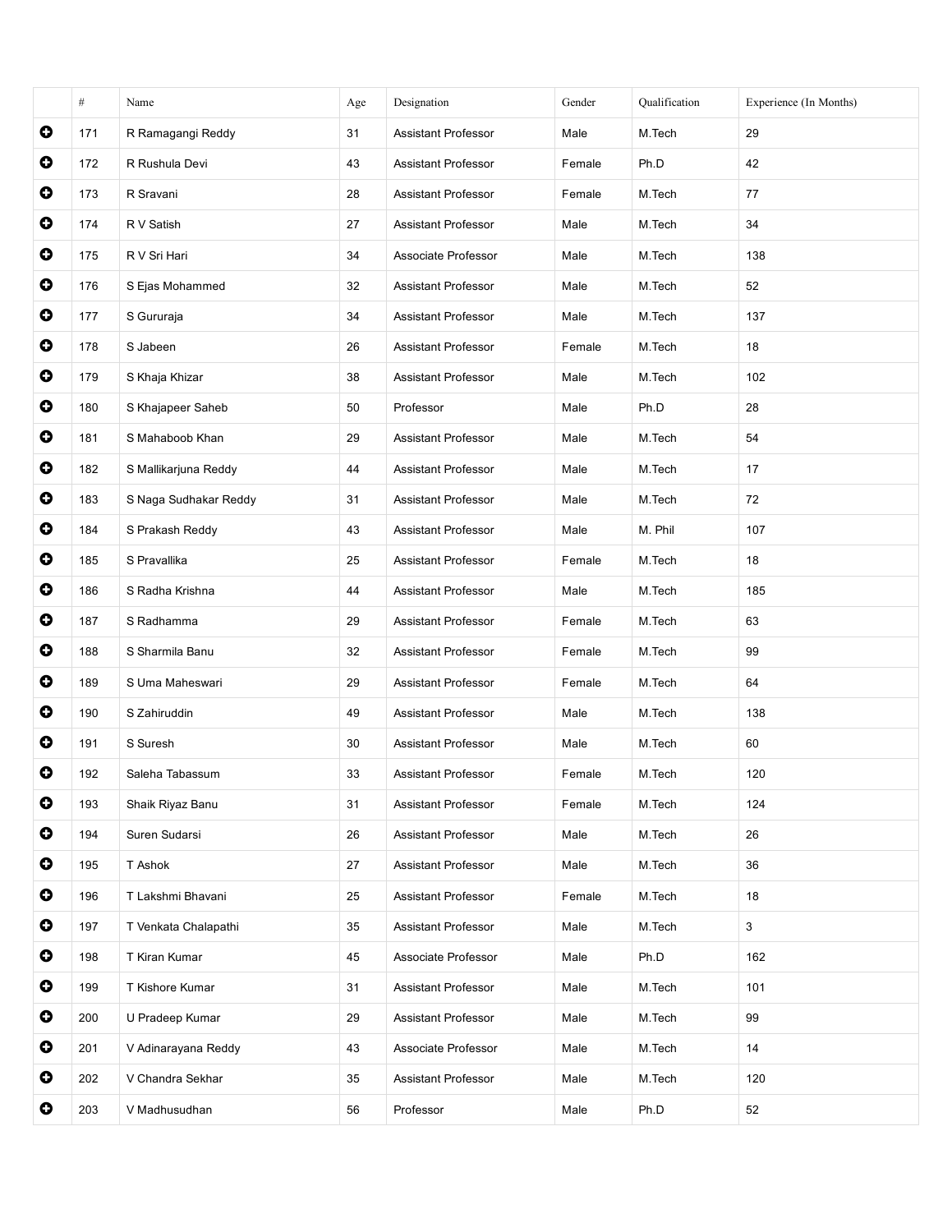|             | #   | Name                   | Age | Designation                | Gender | Qualification | Experience (In Months) |
|-------------|-----|------------------------|-----|----------------------------|--------|---------------|------------------------|
| $\mathbf o$ | 204 | V Ramachandra Reddy    | 39  | <b>Assistant Professor</b> | Male   | M. Phil       | 51                     |
| O           | 205 | V Sudha                | 31  | <b>Assistant Professor</b> | Female | M.Tech        | 75                     |
| O           | 206 | V Suryanarayana Reddy  | 27  | Assistant Professor        | Male   | M.Tech        | 42                     |
| $\bullet$   | 207 | V Giridhar             | 48  | Associate Professor        | Male   | Ph.D          | 276                    |
| $\bullet$   | 208 | V Hari Babu            | 30  | <b>Assistant Professor</b> | Male   | M.Tech        | 86                     |
| O           | 209 | V Ramesh Babu          | 46  | <b>Assistant Professor</b> | Male   | M.Tech        | 146                    |
| $\bullet$   | 210 | V Sindhuri             | 25  | <b>Assistant Professor</b> | Female | M.Tech        | 3                      |
| $\bullet$   | 211 | V V Prasad             | 45  | <b>Assistant Professor</b> | Male   | M.Tech        | 123                    |
| $\bullet$   | 212 | Y Nagarjuna Reddy      | 27  | <b>Assistant Professor</b> | Male   | M.Tech        | 3                      |
| O           | 213 | Y Prasad Reddy         | 33  | <b>Assistant Professor</b> | Male   | M.Tech        | 98                     |
| O           | 214 | Y Satheesh Kumar Reddy | 38  | <b>Assistant Professor</b> | Male   | M. Phil       | 170                    |
| O           | 215 | Y Venkateswara Raju    | 44  | <b>Assistant Professor</b> | Male   | M.Tech        | 186                    |
| O           | 216 | Y Yojana               | 27  | <b>Assistant Professor</b> | Female | M.Tech        | 64                     |
| O           | 217 | Y Sriramulu            | 40  | Associate Professor        | Male   | Ph.D          | 75                     |

## Financial Resources: Utilised Amount for the Capital & Operational expenditure for previous 3 years

| Financial Year                                                                                       | 2015-16                                                                | 2014-15                                                               | 2013-14                                                                                           |
|------------------------------------------------------------------------------------------------------|------------------------------------------------------------------------|-----------------------------------------------------------------------|---------------------------------------------------------------------------------------------------|
|                                                                                                      | <b>Utilised Amount</b>                                                 | <b>Utilised Amount</b>                                                | <b>Utilised Amount</b>                                                                            |
| Annual Capital Expenditure on Academic Activities and Resources (excluding expenditure on buildings) |                                                                        |                                                                       |                                                                                                   |
| Library                                                                                              | 1936054 (Ninteen Lakhs Thirty<br>Six Thousands Fifty Four)             | 674781 (Six Lakhs Seventy<br>four Thousands Seven Eighty<br>one)      | 834352 (Eight Lakhs Thirty<br>four Thousands Three Fifty<br>Two)                                  |
| New Equipment for Laboratories                                                                       | 2551469 (Twenty Five Lakhs<br>Fifty one Thousand Four Sixty<br>Nine)   | 1736476 (Seventeen Lakhs<br>Thirty Six thousands Four<br>seventy six) | 1543169 (Fifteen Lakhs forty<br>three Thousand One Sixty<br>Nine)                                 |
| <b>Engineering Workshops</b>                                                                         | 195900 (One Lakh Ninty Five<br>Thousand Nine Hundreds)                 | 256324 (Two Lakhs Fifty Six<br>Thousands Three Twenty four)           | 122486 (One Lakh Twenty<br>Two Thousands four Eighty<br>Six)                                      |
| <b>Studios</b>                                                                                       | $0$ (Zero)                                                             | $0$ (Zero)                                                            | $0$ (Zero)                                                                                        |
| Other suitably identified academic activities                                                        | 392891 (Three Lakhs Ninety<br>Two Thousands Eight Ninety<br>One)       | 218798 (Two Lakhs Eighteen<br><b>Thousands Seven Ninety</b><br>Eight) | 4794981 (Forty Seven Lakhs<br>Ninty Four Thousands Nine<br>Eighty One)                            |
| <b>Annual Operational Expenditure</b>                                                                |                                                                        |                                                                       |                                                                                                   |
| Salaries (Teaching and Non Teaching staff)                                                           | 86205060 (Eight Crores Sixty<br>Two Lakhs Five Thousands<br>and Sixty) | 81605060 (Eight Crores<br>Sixteen Lakhs Five Thousands<br>and Sixty)  | 78269318 (Seven Crores<br>Eighty Two Lakhs Sixty Nine<br>Thousands Three Hundred<br>and Eighteen) |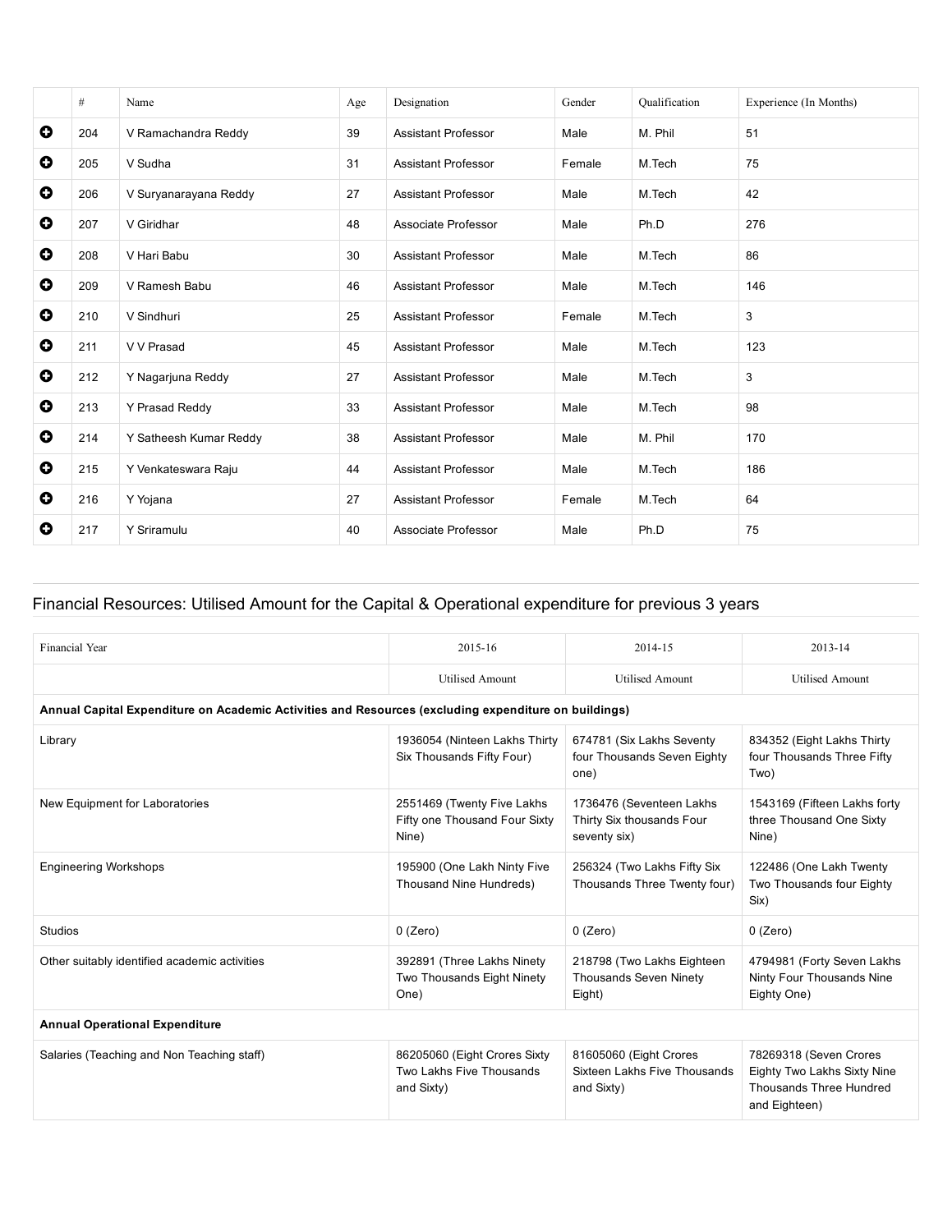| Financial Year                                                                                                                                                                      | $2015 - 16$                                          | 2014-15                                                                 | $2013 - 14$                                                            |
|-------------------------------------------------------------------------------------------------------------------------------------------------------------------------------------|------------------------------------------------------|-------------------------------------------------------------------------|------------------------------------------------------------------------|
|                                                                                                                                                                                     | Utilised Amount                                      | <b>Utilised Amount</b>                                                  | <b>Utilised Amount</b>                                                 |
| Maintenance of Academic Infrastructure or consumables, other<br>running expenditures, Seminars/Conferences/Workshops etc.<br>(excluding maintenance of hostels and allied services) | 4071090 (Forty Lakhs Seventy<br>One Thousands Ninty) | 3456533 (Thirty Four Lakhs<br>Fifty Six Thousands Five Thirty<br>Three) | 2283695 (Twenty Two Lakhs<br>Eighty Three Thousands Six<br>Ninty Five) |

### Women Diversity

No. of women members in senior administrative positions, such as Head of Departments, Dean or Institute Heads in previous academic year (2015-16):  $\boxed{2}$ 

#### IPR

| Calendar Year            | 2015 | 2014 | 2013     |
|--------------------------|------|------|----------|
| No. of Patents Filed     |      | 0    | $\Omega$ |
| No. of Patents Published |      | 0    | -U       |
| No. of Patents Granted   |      | 0    | 0        |
| No. of Patents Licensed  |      | 0    | 0        |

Did your institution transferred atleast one technology in the previous three years?:  $\boxed{\text{No}}$ 

| Financial Year                          | 2015-16 | 2014-15 | 2013-14 |
|-----------------------------------------|---------|---------|---------|
| Earning From Patents (Amount in Rupees) |         |         |         |
| Enter Amount in Words                   | zero    | zero    | zero    |

### Sponsored Research Details

| Financial Year                           | 2015-16                        | 2014-15 | $2013 - 14$ |
|------------------------------------------|--------------------------------|---------|-------------|
| Total no. of Sponsored Projects          |                                | 0       | 0           |
| Total no. of Funding Agencies            |                                | 0       | 0           |
| Total Amount Received (Amount in Rupees) | 125000                         | 0       | 0           |
| Amount Received in Words                 | One Lakh Twenty Five Thousands | zero    | zero        |

## Consultancy Project Details

| Financial Year                    | 2015-16 | 2014-15 | $2013 - 14$ |
|-----------------------------------|---------|---------|-------------|
| Total no. of Consultancy Projects | u       |         |             |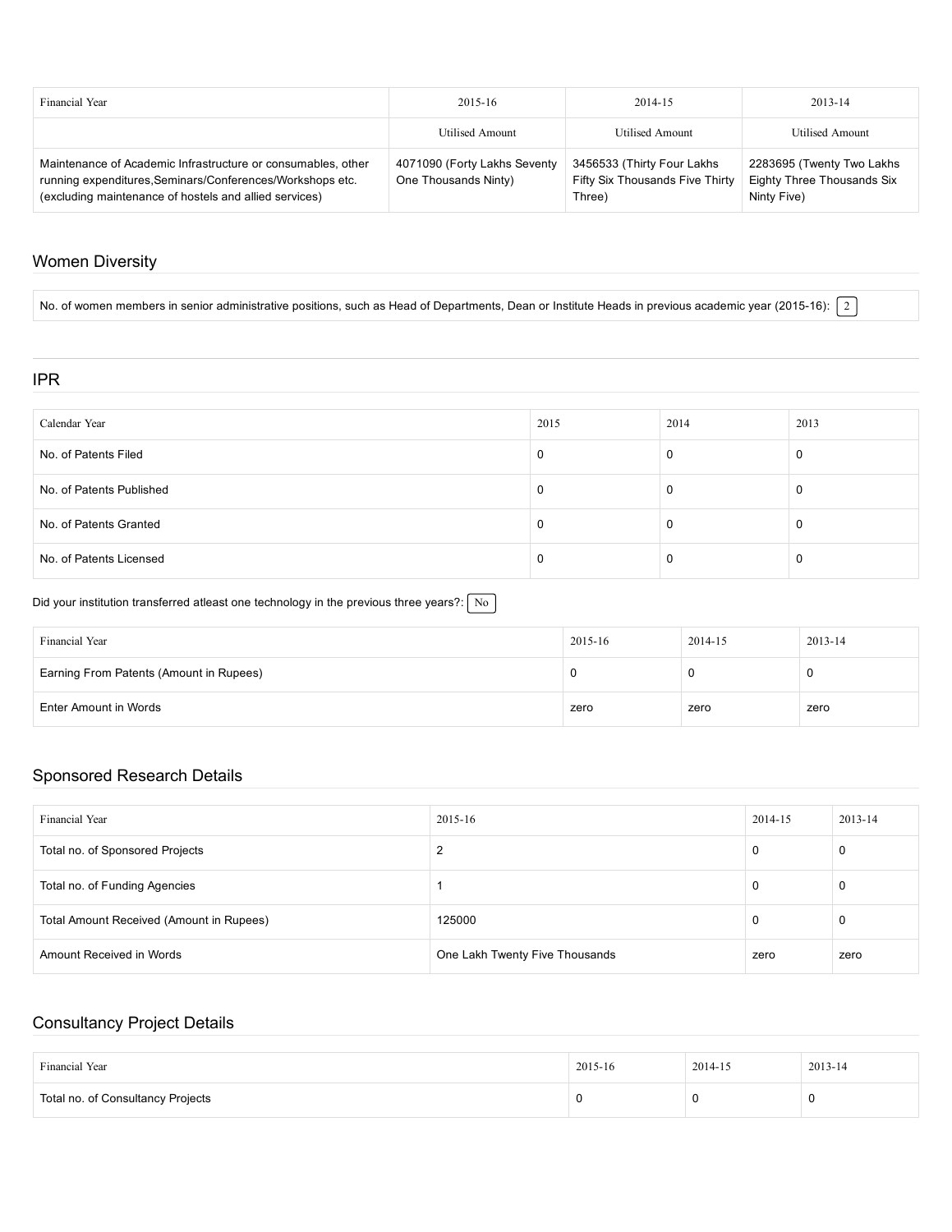| Financial Year                           | 2015-16 | 2014-15 | 2013-14 |
|------------------------------------------|---------|---------|---------|
| Total no. of Client Organizations        | 0       |         | 0       |
| Total Amount Received (Amount in Rupees) | 0       |         | 0       |
| Amount Received in Words                 | zero    | zero    | zero    |

## Executive Development Program

| Financial Year                              | 2015-16 | 2014-15 | 2013-14 |
|---------------------------------------------|---------|---------|---------|
| Total no. of Executive Development Programs |         | 0       | 0       |
| Total no. of Participants                   |         | 0       | 0       |
| Total Annual Earnings (Amount in Rupees)    |         | 0       | 0       |
| Total Annual Earnings in Words              | zero    | zero    | zero    |

## Facilities for PCS: Facilities of physically challenged students

| 1. Do your institution buildings have Lifts/Ramps?                                                                                                        | No                               |
|-----------------------------------------------------------------------------------------------------------------------------------------------------------|----------------------------------|
| 2. Do your institution have provision for walking aids, includingwheelchairs and transportation from one building to another for<br>handicapped students? | Yes, in some of the<br>buildings |
| 3. Do your institution buildings have specially designed toilets for handicapped students?                                                                | No                               |

# Upload Prescribed Formats

| Srno           | Format Name                                          | Download                                                                                                            |
|----------------|------------------------------------------------------|---------------------------------------------------------------------------------------------------------------------|
|                | Consultancy Project Details (Parameter 2D)           | Download uploaded format<br>(/dcs17/Uploads/ConsultancyProjeo<br><b>ENGG-1-1-</b><br>2813120245_ConsultancyProjectD |
| 2              | Entrepreneurship Details (Parameter 3A)              | Download uploaded format<br>(/dcs17/Uploads/Entrepreneurship[<br><b>ENGG-1-1-</b><br>2813120245_EntrepreneurshipDet |
| 3              | Executive Development Program Details (Parameter 2D) | Download uploaded format<br>(/dcs17/Uploads/ExecutiveDevelop<br><b>ENGG-1-1-</b><br>2813120245_ExecutiveDevelopme   |
| $\overline{4}$ | Placement Data (Parameter 3A)                        | Download uploaded format<br>(/dcs17/Uploads/PlacementData/IR<br><b>ENGG-1-1-</b><br>2813120245_PlacementData_2016   |